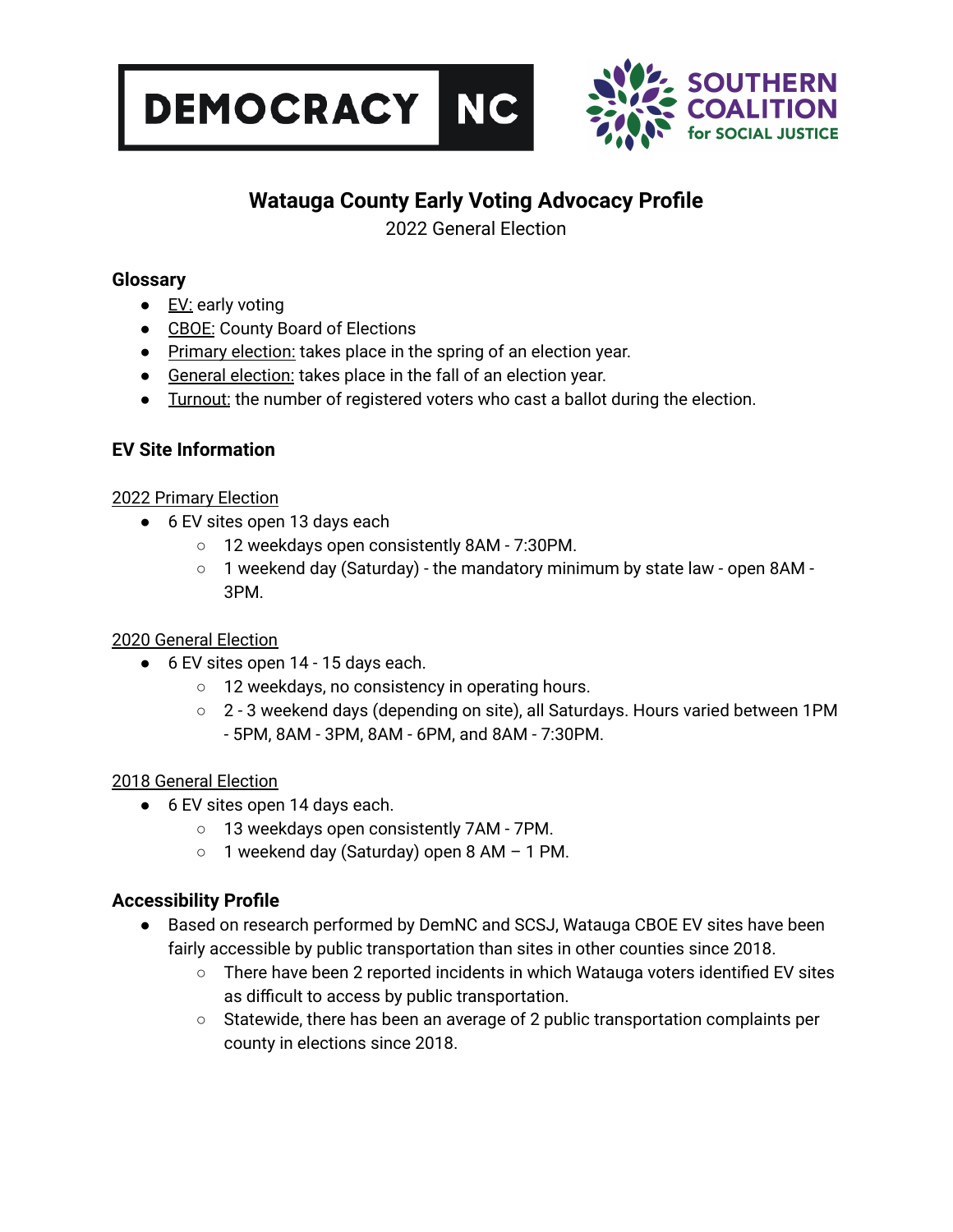



### 2022 Primary EV Vote Shares

| <b>Site Name</b>                                 | <b>Asian</b> | <b>Black</b> | <b>Other</b> | <b>White</b> | Latiné |
|--------------------------------------------------|--------------|--------------|--------------|--------------|--------|
| <b>ASU STUDENT UNION</b>                         | 1%           | 2%           | 8%           | 90%          | 2%     |
| <b>BLOWING ROCK CLUB HOUSE</b>                   | 0%           | 0%           | 4%           | 96%          | 1%     |
| DEEP GAP FIRE DEPT                               | 0%           | 0%           | 2%           | 98%          | 1%     |
| MEAT CAMP FIRE DEPARTMENT                        | 0%           | 0%           | 2%           | 98%          | 0%     |
| WATAUGA COUNTY ADMINISTRATION<br><b>BUILDING</b> | 1%           | 1%           | 3%           | 96%          | 1%     |
| WESTERN WATAUGA COMM. CENTER                     | 1%           | $0\%$        | 1%           | 98%          | 0%     |

#### 2020 General Election Vote Shares

| <b>Site Name</b>              | <b>ASIAN</b> | <b>BLACK</b> | <b>OTHER</b> | <b>WHITE</b> | <b>LATINE</b> |
|-------------------------------|--------------|--------------|--------------|--------------|---------------|
| ASU STUDENT UNION             | 1%           | 4%           | 24%          | 71%          | 5%            |
| <b>BLOWING ROCK TOWN HALL</b> | 1%           | $1\%$        | 8%           | 92%          | 1%            |
| <b>COURTROOM</b>              | 0%           | 1%           | 7%           | 92%          | 1%            |
| DEEP GAP FIRE DEPT            | 1%           | 1%           | 8%           | 92%          | 1%            |